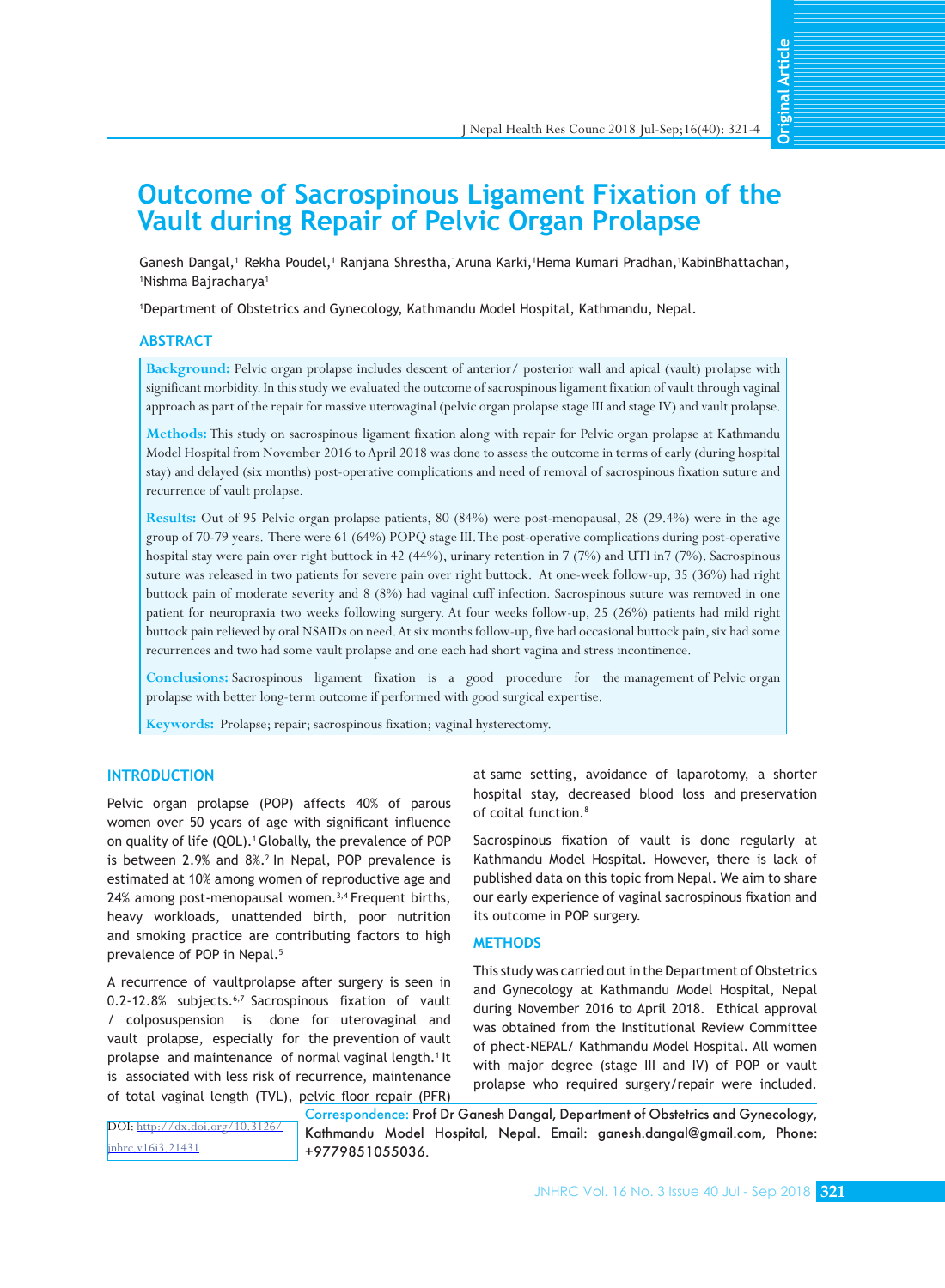Outcome of Sacrospinous Ligament Fixation of the Vault during Repair of Pelvic Organ Prolapse

Informed written consent was taken after explaining about the purpose, risk and benefit of the procedure. Degree of prolapse was based on POP-Q classification. Patients with uterovaginal prolapse/ POP were operated with vaginal hysterectomy with right-sided sacrospinous fixation and patients with vault prolapse were offered sacrospinous fixation and repair. After spinal anesthesia patients were put in high lithotomy position. Prophylactic antibiotics (ceftriaxone and metronidazole) were given as a routine procedure and 16 Fr Foley's catheter inserted in all women. Vaginal hysterectomy with pelvic floor repair was done with standard technique in cases of uterovaginal prolapse. Then, vaginal apex was identified and longitudinal incision was given in posterior vagina and dissection of vaginal epithelium was done to expose rectovaginal space. A window was created in rectal pillar and pararectal space was entered. Then, cocygealsacrospinous ligament (CSSL) complex was exposed using a pair of Breisky-Navratil retractor and suture(delayed absorbable PDS 1) was passed through CSSL two fingers medial to ischial spine. A loop of suture was then pulled through using Miya hook and second suture was placed one cm medial to the first. Then, each end was sewn into undersurface of vaginal apex followed by closure of posterior vaginal wall incision.Inadvertent entry into rectum was ruled out by per-rectal examination throughout this procedure by keeping fingers in the rectum for guidance during suture fixation. Then, posterior colporrhaphy and perineorrhaphy were done. Vaginal packing was done and patient shifted to postoperative ward where routine parenteral antibiotics, analgesicsand IV fluids were continued for 24 hours while vaginal pack and Foley's catheter were removed after 48 hours. Adequate pain management was done with oral analgesics and parenteral ones if needed. Oral antibiotics were prescribed for five days and Sitz bath was continued for five days. Patients were discharged after three to four days of postoperative stay after normal bowel and bladder habit.

Immediate complicationssuch as bleeding, pain, fever and so on during and after operation were recorded and managed accordingly. Patients were followed up in OPD to assess the outcome and any complications at one week, four weeks and six months. When regular followup wasnot possible, patients were followed up via phone and asked to visit us if problems such as severe pain, something coming out PV, foul smelly vaginal discharge arise. Data recorded was analyzed with SPSS 17 software.

# **RESULTS**

index of more than four(Table 1).

| Table 1. Age, parity and menstrual status of woman<br>with pelvic organ prolapse (n=95). |                 |             |  |  |
|------------------------------------------------------------------------------------------|-----------------|-------------|--|--|
| Variables                                                                                | Age Group       | Number (%)  |  |  |
| Age (years)                                                                              | $40 - 49$       | 18(18.9%)   |  |  |
|                                                                                          | $50 - 59$       | 26 (27.4 %) |  |  |
|                                                                                          | $60 - 69$       | 23 (24.2 %) |  |  |
|                                                                                          | 70-79           | 28 (29.5 %) |  |  |
|                                                                                          | Zero            | 2(2.1%)     |  |  |
|                                                                                          | One             | 4 $(4.2%$   |  |  |
|                                                                                          | Two             | 12 (12.6 %) |  |  |
| Parity                                                                                   | Three           | 10 (10.5 %) |  |  |
|                                                                                          | Four            | 25(26.3%)   |  |  |
|                                                                                          | More than four  | 42(44.2 %)  |  |  |
| Menstrual status                                                                         | Menstruating    | 15 (15.8 %) |  |  |
|                                                                                          | Post-menopausal | 80 (84.2 %) |  |  |

Co-morbid conditions such as hypertension, diabetes, chronic obstructive pulmonary disease, and hypothyroidism were present in 28 (29%). Uterovaginal prolapse was present in 81 (85%) and vault prolapse was in 14 women(15%). Among those with vault prolapse,8 (57%) were following vaginal hysterectomy and 6 (43%) were following abdominal hysterectomy. In 67(70%) women the prolapse was of POP-Q Stage III (Table 2).

| Table 2. The POP Q stage in 95 women. |            |
|---------------------------------------|------------|
| POP Q Stage                           | Number (%) |
| Stage I                               | $0(0\%)$   |
| Stage II                              | $0(0\%)$   |
| Stage III                             | 67 (70.5%) |
| Stage IV                              | 28 (29.4%) |
|                                       |            |

After surgery, during hospital stay, 42 women had right buttockpain requiring injectable analgesics(Table 3) andtwo of themrequired removal of sacrospinous suture due to severe pain not relieved by medications. During hospital stay, seven had urinary retention requiring recatheterization, seven had urinary tract infection (UTI), three had wound infection, one had decreased movement of right lower limb which improved with physiotherapy and one had post-spinal headache. During one-week follow-up, 35 women had pain over right buttock requiring oral analgesics, eight had vaginal infection/ cuff cellulitis and six had UTI. In one-month followup (n=93), 25 women had right buttock pain managed with oral analgesics and four had vaginal infection and four had UTI and three had urinary retention (Table 3).Similarly, within one month of surgery, three women came with urinary retention and onecame with urinary incontinence. One patient came with complaint of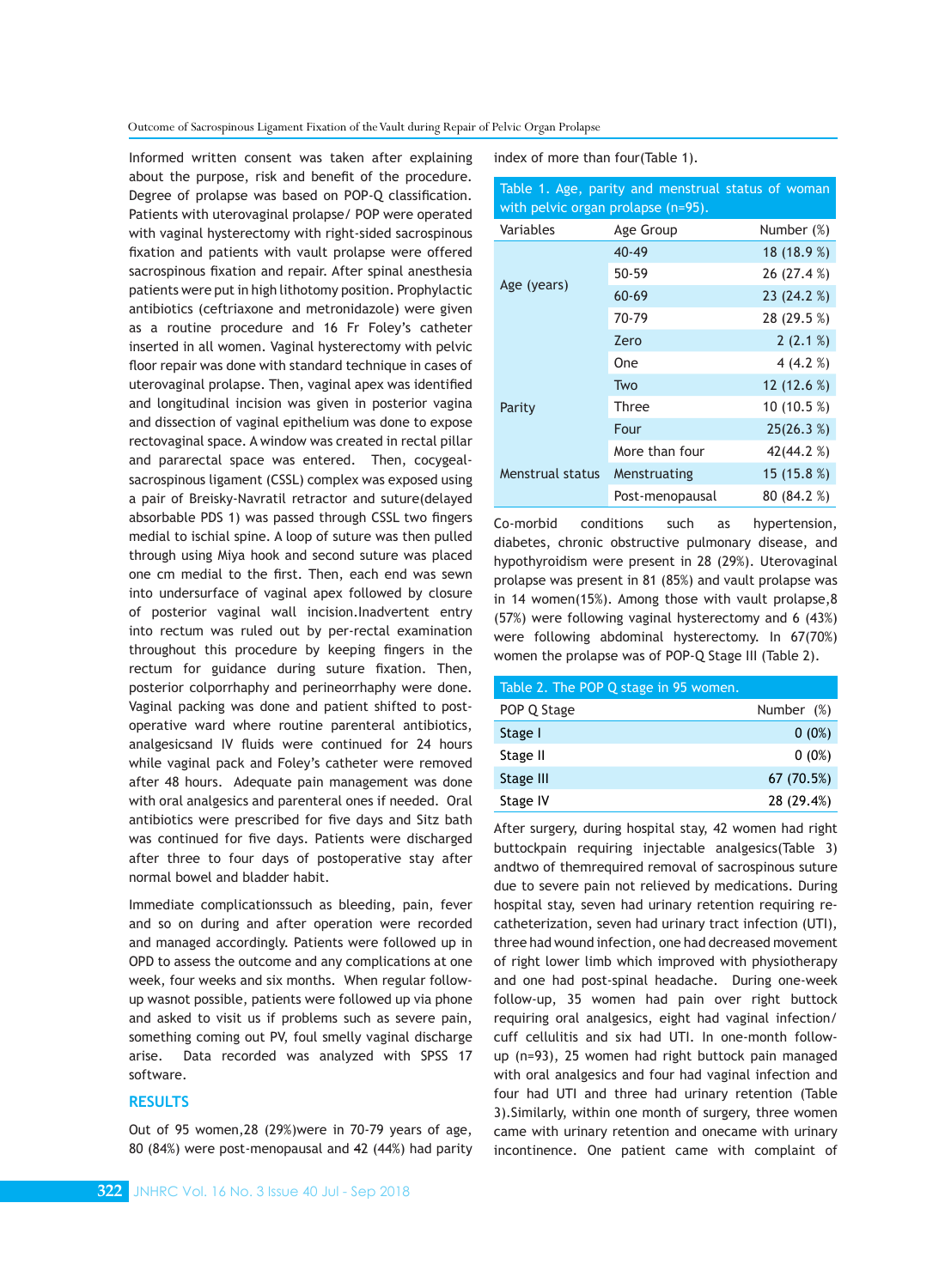decreased movement of right lower limb after two weeks of surgery. She underwent removal of sacrospinous suture for neuropraxia and underwent regular physiotherapy (Table 4).

| Table 3. Post-operative complications at different<br>time-interval after sacrospinous ligament fixation. |                       |                      |                       |  |  |
|-----------------------------------------------------------------------------------------------------------|-----------------------|----------------------|-----------------------|--|--|
| Complications                                                                                             | Immediate<br>$(n=95)$ | One week<br>$(n=95)$ | One month<br>$(n=93)$ |  |  |
| <b>Right buttock</b><br>pain                                                                              | 42 (44.2%)            | 35 (36.85%)          | 25(26.8%)             |  |  |
| Urinary<br>retention                                                                                      | 7(7.3%)               | 1(1%)                | 3(3.2%)               |  |  |
| Urinary tract<br>infection                                                                                | 7(7.3%)               | 6(6.3%)              | 4(4.3%)               |  |  |
| Vault<br>infection                                                                                        | 3(3.1%)               | 8(8.4%)              | 4(4.3%)               |  |  |
| Post-spinal<br>headache                                                                                   | 1(1%)                 | $0(0\%)$             | $0(0\%)$              |  |  |
| Recurrence                                                                                                | 0(0%)                 | 0(0%)                | 0(0%)                 |  |  |

Table 4. Cause and time of removal of sacrospinous suture (n=3).

| Cause                     | Time of removal                 |
|---------------------------|---------------------------------|
| Severe right buttock pain | Second post-operative<br>day    |
| Severe right buttock pain | Seventh post-operative<br>dav   |
| Neuropraxia               | Fifteenth post-operative<br>dav |

On six months follow-up, five women complained of occasional right buttock pain, five patients had cystocele, which did not require surgery, two patients had vault prolapse and one patient had urinary incontinence (Table 5). All women (except for two recurrent vault prolapse cases) were comfortable in their day-to-day life and while passing stool and urine.

| Table 5. Outcome of 38 patients at six months follow- |            |  |  |
|-------------------------------------------------------|------------|--|--|
| up following sacrospinous ligament.                   |            |  |  |
| Complications                                         | Number (%) |  |  |
| Right buttock pain                                    | 5(13.1%)   |  |  |
| Urinary tract infection                               | $0(0\%)$   |  |  |
| Vaginal infection                                     | $0(0\%)$   |  |  |
| Recurrence - Cystocele Stage II                       | 3(7.8%)    |  |  |
| Cystocele Stage III                                   | 2(5.2%)    |  |  |
| Rectocele Stage II                                    | 1(2.6%)    |  |  |
| Vault prolapse Stage III                              | 2(5.2%)    |  |  |
| Short vaginal length                                  | 1(2.6%)    |  |  |
| Stress incontinence                                   | 1 $(2.6%)$ |  |  |

#### **DISCUSSION**

Majority had improvement in symptoms of prolapse, quality of life, urogenital symptoms, and minimal recurrence of POP (Table 5). Regarding the demographic profile of women with POP, it was common in postmenopausal with higher parity index more than four. In a study done by Chhetry et al, $5$  the mean age of women with occurrence of POP was 28 years. In another study,<sup>9</sup> third degree POP (38.6%) was commonest among all POP cases and maximum numbers of women with POP (65%) were multipara.

Most common early complication in our study was buttock pain in 35 (36.8%), which was managed by injectable and oral analgesia depending upon its severity (Table 3). Two patients underwent sacrospinous suture removal for severe right buttock pain. One patient who developed neuropraxia underwent removal of sacrospinous suture followed by physiotherapy (Table 4). None of the other patients had major neurovascular injury. Transvaginal sacrospinous ligament fixation is a good procedure for management of POP.<sup>10</sup> This procedure has a short-term efficacy of up to 96–98% with or without uterine preservation and it also provides good longterm favorable outcomes with cost effectiveness.The commonest complications of sacrospinous ligament fixation are hemorrhage and buttock pain.<sup>11</sup>

Tseng et al.<sup>6</sup> in a systemic review have summarized the complications as neurovascular injury (7.4%), urinary retention (13.4%), urinary tract infection (8.8%), cuff infection (5.6%), and cysto- or enterotomy (1.1%). In a study performed by Demirci et al,<sup>11</sup> 8.3% patients complained of urinary retention. In areview, twentyfour studies reported an overall cure rate of 84.6% and 21 studies reported the following recurrence rates: apex-5.3%; anterior-18.3%; and posterior-2.4%.Valecha et al.<sup>1</sup> in their studies (n=17) reported immediate complications as buttock pain-17.6%, fever-11.7% and urinary retention-5.8%. They reported 5.8% (1/17) recurrence rate of vault prolapse which was stage I and required no treatment.

In a study by De Castro et al,<sup>12</sup> buttock pain was reported as the commonest. Evaluating the vaginal vault after a year revealed that 95% of the patients were in stage zero and that 5% were in stage 1. For cystocele, 10% were in stage 0, 50% were in stage 1 and 40% were in stage 2. For rectocele, 15% were in stage 1, 5% in stage 2 and 80% had no prolapse.

In a study ( $n=32$ ) done by Gupta,<sup>13</sup> one woman had postoperative UTI, two had buttock discomfort, one had ischiorectal abscess and two had cuff cellulitis. One had small cystocele following three years of surgery. Two